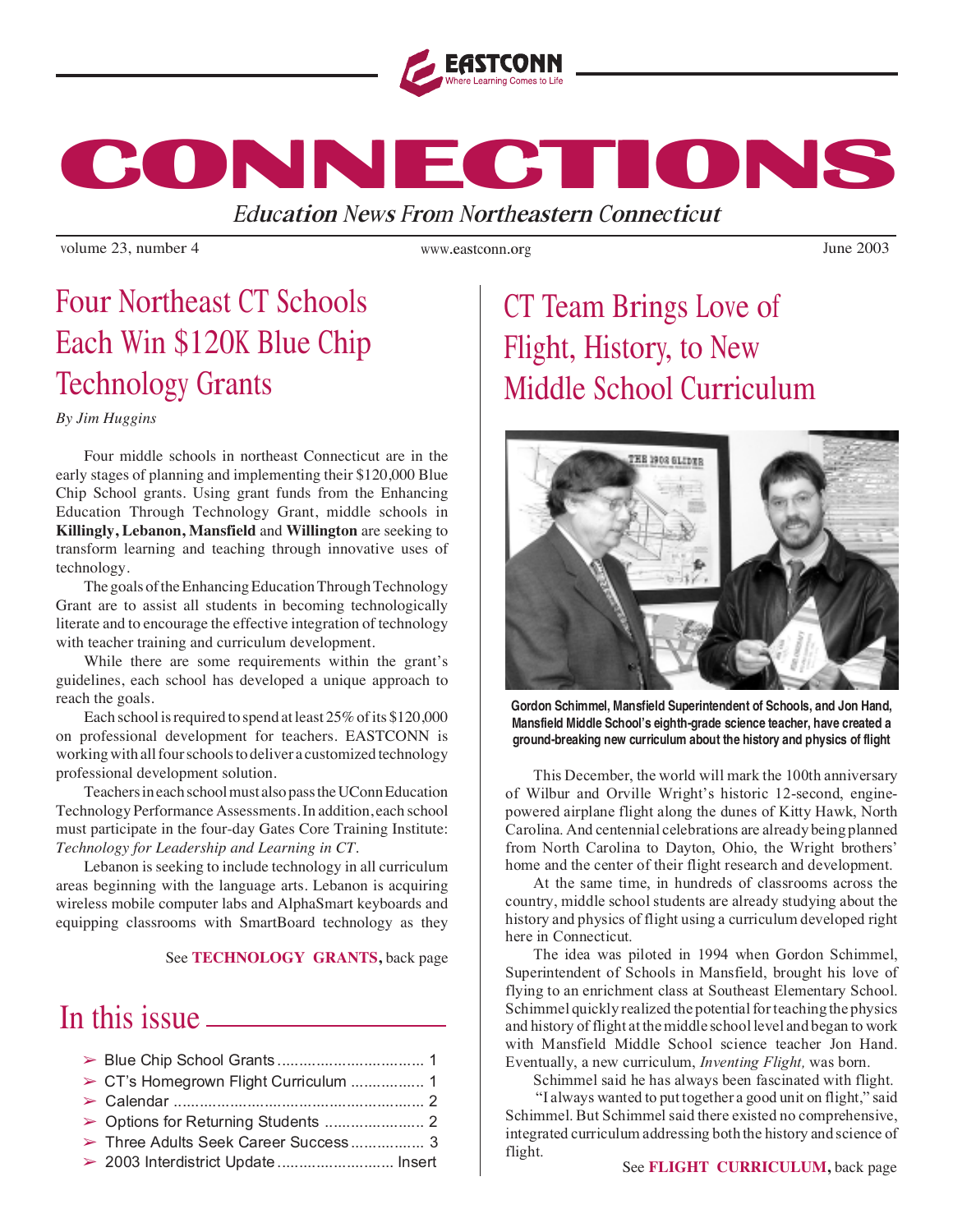# Calendar of EASTCONN Workshops



#### JULY 2003

9 ........... Art Resources on the Internet

- 16 ......... Technology Tools for Standards-Based Curriculum Development
- 17 ......... Using the TetraData Warehouse
- 21 ......... Beginning Web Searches
- 22, 23 ... iMovie: Lights! Camera! Action!
- 24 ......... School Response in Turbulent Times
- 24, 31 ... Technology and Young Children
- 25 ......... Intermediate Web Searches
- 28, 29 ... Digital Graphics: Arts with Adobe Photoshop, a Scanner and a Digital Camera
- 29 ......... The Principal's Role in the Instructional Process of Literacy
- 30 ......... iCONN: Using the New Digital Library in the Classroom

#### AUGUST 2003

- 5 ........... Connecticut Mastery Test: Critical Stance
- 5 ........... Literacy and Technology: Using PowerPoint to Create an Electronic Book
- 5, 7 ....... Getting Started! Preparing for the First Two Weeks of School
- 6 ........... Integrating Inspiration in Your Curriculum
- 7 ........... Integrating Comprehension Strategies and "Empowering Writers" into Your Reading Program
- 13 ......... Using Language Arts to Make Science Come Alive
- 14 ......... Differentiated Instruction: An Overview
- 14 ......... Using the TetraData Warehouse
- 12, 13, 14 Vertical Content Area Teams; Addressing NCLB Strategically
- 18, 19 ... Care and Feeding of Digital Images

Note: Workshops fill up quickly. Please reserve seats early. EASTCONN workshops are subject to change without notice. E-mail the EASTCONN Conference Office at conferenceoffice@eastconn.org for more information about any of the meetings and workshops listed here. Workshop information is also available on our Website at www.eastconn.org. Click on Workshops.

#### **EASTCONN Administration**

David J. Calchera, Executive Director Paula M. Colen, Deputy Executive Director

#### **EASTCONN Connections**

Editor: Teddie Sleight  $\sim$  tsleight@eastconn.org Assistant: Cindy Laurendeau ~ claurendeau@eastconn.org Photographer: Peggy Roberts ~ proberts@eastconn.org

**Communications Department Dotty Budnick, Director EASTCONN**, 376 Hartford Turnpike, Hampton, CT 06247 860-455-0707 FAX: 860-455-0691

## Tailor-Made Options Help Adults Obtain High School Degrees at EASTCONN

Determined adults who want to earn a high school equivalency degree will find that EASTCONN offers three tailor-made options.

"One size definitely does not fit all when it comes to adult learners," said Mary Shinoski, Director of Adult Services at EASTCONN. "Fortunately, EASTCONN offers three alternative routes to attaining a high school credential."

To help determine which program is most appropriate for each individual, EASTCONN crafts an education and employment plan for every adult student, enabling them to choose the most appropriate program.

The General Education Diploma or GED is, perhaps, best known.

"It's [the GED] an excellent choice for many adults," said Shinoski, "particularly if time is limited and the individual is able to demonstrate their abilities in a group testing situation. Another advantage at EASTCONN is the availability of GED testing in Spanish."

"If they have obtained most of their high school credits, then the EASTCONN Credit Diploma is probably the best fit," said Shinoski, citing the second degree option.

The third option is the External Diploma Program, or EDP.

"For those with a lot of life experience and some vocational training, the External Diploma Program is probably the way to go," Shinoski said.

On the next page, Connections offers a glimpse into the lives of three recent EASTCONN high school graduates that may clarify each degree program, and show readers how empowering it is to earn a high school equivalency degree.

"Getting to know these students and the amazing stories they bring with them to our classes is a privilege," said Shinoski.

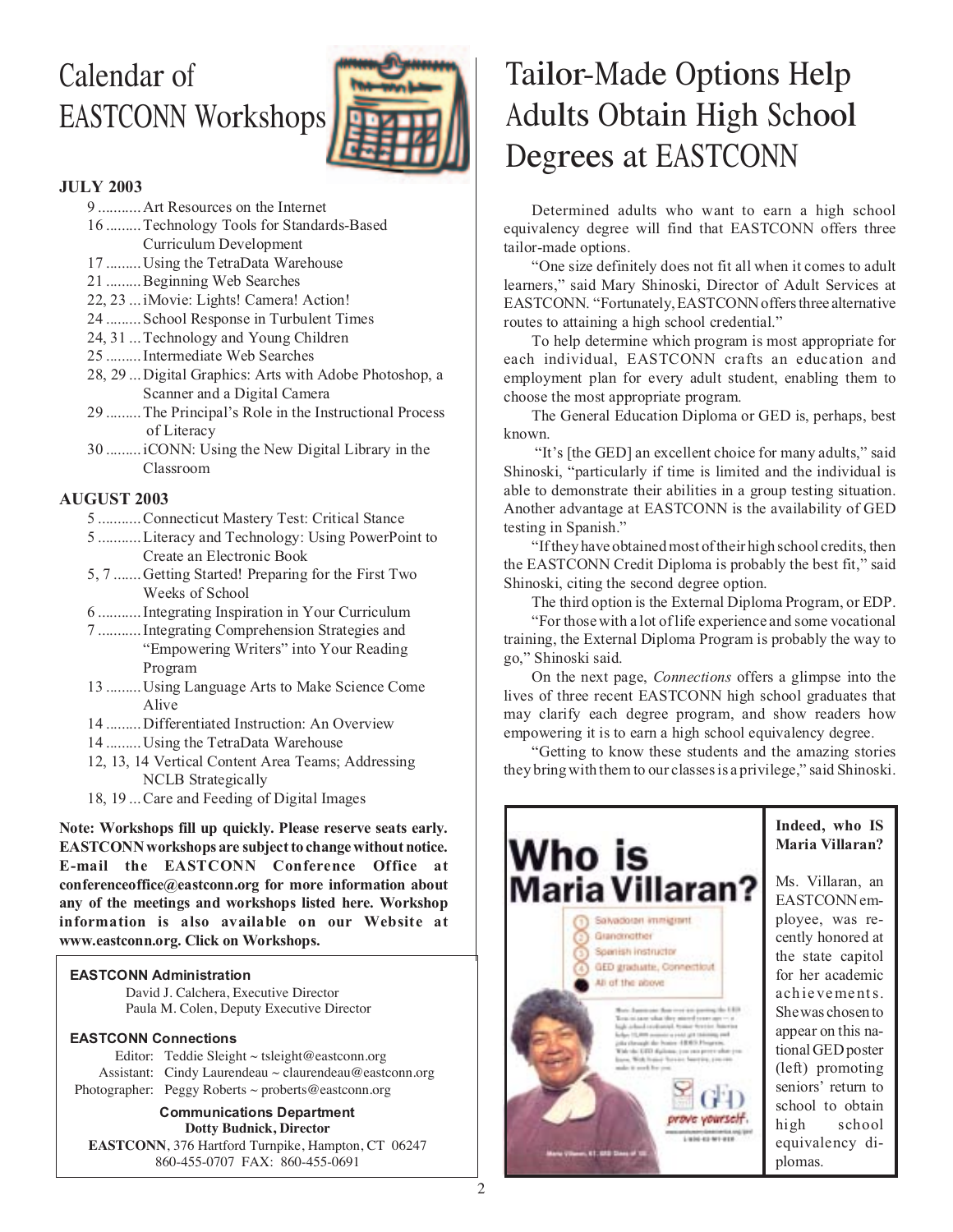## <sup>A</sup> Tale of Three Adults and Their Quests For Success

### EASTCONN GED Program

By Suzanne Cimochowski



When Heather Kropp started the high school completion employability program Roads to Success in the fall of 2001, she had recently moved into her own apartment with her three young children after living in a homeless shelter. She was unemployed at the time but realized that she needed a high school diploma in order to find employment that would allow her to

support her family. Heather worked hard on her academics and passed the GED test in March 2002.

While at EASTCONN, Heather discovered that she loved working on computers, but also had a dream of becoming a registered nurse. Working with her teachers, she came up with a short-term plan to take the Medical Billing and Coding Certification Course at the local community college so she could enter the medical field while pursuing her nursing dream. Heather passed this course with flying colors on May 23, 2002, and obtained employment at Brooklyn Family Medicine. Heather has learned to balance school, work, and family and is earning money to support her family. In appreciation of her achievements, Heather was recognized at the 2003 CAACE Conference.

### EASTCONN External Diploma Program

By Ginny Gorin



**Johnnie Morris**

The EDP, or External Diploma Program, is another way EASTCONN adult education students can earn a diploma. Students must compile a portfolio demonstrating both proficiency in 65 basic and life skill competencies and advanced occupational, vocational, academic, or specialized skills. It is most appropriate for mature, self-directed learners with substantial work experience or verifiable expertise, who have the

patience and persistence to redo their work until it is perfect. Students are expected to meet weekly with EDP staff to assess their week's work. They are assigned their next week's tasks, which they complete on their own. Often, students who have failed previously with the GED's timed, global, multiple-choice questions find success with the EDP. Those working more than one job also welcome its flexible scheduling. Such was the case with Johnnie Morris, a May 2003 Windham Adult Ed EDP graduate.

When Johnnie, 39, registered for last fall's semester, it was his fourth attempt to earn his GED. Each time he'd enroll, his work schedule would change, and as a family man, Johnnie needed to work as many hours as possible. He never gave up on his desire to earn his diploma, however. "I dropped out at age 16, after falling in with the wrong crowd," he said. With his 10-plus on-and-off years in Adult Ed, Johnnie didn't hesitate when approached this fall with the suggestion he apply to the EDP Program. Once enrolled, he took off quickly, and never missed an appointment or neglected an assignment. As both he and his wife, Brenda, remarked, this time he was determined to get things done and wouldn't give up until he finished. The EDP gave Johnnie the chance to demonstrate what he'd learned both academically and through his considerable life experience, while accommodating his job and family obligations. Now that he's earned his diploma, Johnnie is hoping to use it to advance at his job, and perhaps go on to further schooling or training.

### EASTCONN Credit Diploma Program By Shelley Ratalle

At the end of her senior year when she was told that she was short two credits and would not graduate, Yaraeli "Yara" Aguirre



dropped out of high school. Her son was about two months old at the time and she did not want to face summer school or a return to school in the fall. After Yara dropped out, she spent her time at home raising her son.

When a friend referred Yara to Families Together Even Start, she was excited to have the opportunity to continue her education. She came back to school so she could get her diploma and then a good job. Once her transcripts

**Yaraeli Aguirre**

were evaluated, it was clear that she would best fit in the Credit Diploma program and she began her work.

Yara was a student at Families Together Even Start for two years and she participated enthusiastically in all parts of the program. She was a leader among the students and took advantage of everything offered. Though other adult education students often have attendance difficulties, she only missed one day in the two years with Families Together. She did community work at Douglas Manor and, with her peers, made a presentation about being a young parent to students at the middle school. To complete her diploma, Yara earned credits in employability, computers, math and vocabulary. In addition to working on academics, she got a part time job at a doctor's office and moved into her own apartment. She finished her course work in January, 2003, and will receive her diploma this month.

Yara also began attending classes at Quinebaug Valley Community College. She said she wants to move up in the medical field, give her son a better life, and be a positive role model. She has started working at Families Together as a substitute teacher and has become an important part of the childcare team.

Yara had a word of advice for other adults who want to earn a high school degree.

"I would tell students returning to school to complete their diplomas and work hard to achieve the goals they have set for themselves. Do not give up."

3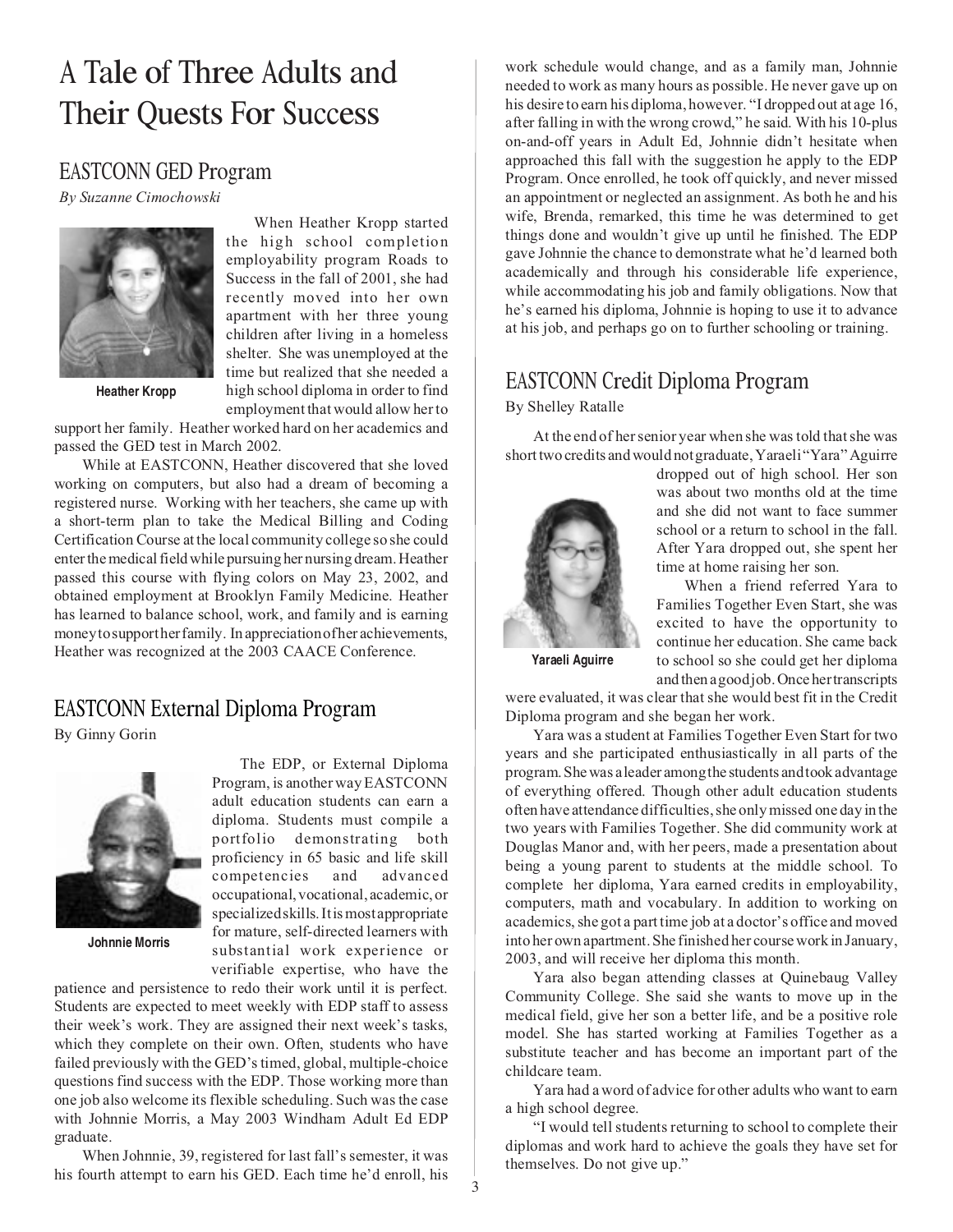#### **TECHNOLOGY GRANTS** continued from page 1 **FLIGHT CURRICULUM** continued from page 1

integrate technology into the writing process. Lebanon will provide customized professional development for staff using technology and literacy staff developers from EASTCONN. Data from teacher technology interviews conducted by Rebecca Pilver, EASTCONN Education Technology and Literacy Staff Developer, will provide information for the development of technology and literacy professional development.

Mansfield Middle School has developed a proposal that will provide all students and teachers with PDAs (Personal Digital Assistants) in an effort to increase all students' access to digital technology, thereby reducing the "digital divide" that exists in so many communities. Mansfield has already acquired PDAs for its teachers and has started professional development activities.

Willington's grant proposal seeks to provide teachers and students with access to technology across curriculum areas. Through the acquisition of laptop computers for teachers, wireless mobile laptop computer labs for students, and SmartBoard technology in classrooms, Willington teachers and students will have access to the latest technological innovations*.* Willington will use data from TAGLIT (Taking a Good Look at Instructional Technology), a technology assessment tool. EASTCONN's Technology Services Director John Kalinowski and Education Technology Staff Developer Jim Huggins interviewed each teacher at Hall Memorial School to develop individualized professional development plans. Assessment data will be collected during the grant and entered into the TetraData Regional Data Warehouse for analysis.

Killingly will develop a fifth-grade technology curriculum that will provide students with the skills to gather accurate and timely information from two or more verifiable and reputable Internet sources to address a specific task. The skills include the student's ability to validate reputable Internet sites.

For more information about EASTCONN technology services, contact Jim Huggins at 860-455-0707 or jhuggins@eastconn.org or John Kalinowski at 860-455-0707 or jkalinowski@eastconn.org.

"I initially went in and co-taught with Jon. I did the historical part and Jon taught the science. I had a station wagon full of materials that I used to lug around with me —wings, story boards, kites, all kinds of models, my own and other people's, and, frankly, I had so much stuff it wouldn't even fit into a classroom. What I concluded was that all of this could be on videotape. That coincided with the realization that the Wright brothers' celebration was coming up in 2003 and, therefore, why not tie it all together and do a historical presentation in the context of the invention of flight, with science, of course, as the bedrock."

Hand had already been teaching the unit at Mansfield Middle School. "I tried it as a spring unit originally, then I concluded it was so good and so much fun, that it was better to start the year with it," said Hand.

Schimmel and Hand continued to improve the curriculum using the writing support of several science teachers and the aeronautical physics expertise of Art Ellis, Science Curator at the Eli Whitney Museum in New Haven.

"My job was to get the science right," said Ellis. "Just as Wilbur and Orville Wright argued incessantly, Jon [Hand] and I go back and forth on each point – both big and small – making sure that both the science and the pedagogy are 'Wright!' "

The curriculum was endorsed by the Dayton, Ohio Inventing Flight Committee, which is organizing a centennial Wright celebration. AIT (Agency for Instructional Technology), a nonprofit developer of education media, produced the curriculum kit, which includes a Teacher's Guide, instructional videos, a DVD resource disk, student worksheets and an interactive Website. The curriculum is activity-based, inquiry-driven and follows national and state educational standards.

The cost is about \$305. Schimmel and his collaborators receive no royalties.

For more information about Inventing Flight, contact Gordon Schimmel at mboesupt@mansfieldct.org, Jon Hand at handj@mansfieldct.org, or Art Ellis at ae@eliwhitney.org. Go to www.eastconn.org to find links to the curriculum and the centennial celebrations, including www.inventingflightschools.org and www.ait.net.

**EASTCONN** 376 Hartford Turnpike ~ Hampton, Connecticut 06247  $860 - 455 - 0707 \sim$  www.eastconn.org

*EASTCONN, one of six Regional Educational Service Centers (RESCs) in Connecticut, has been serving the educational and training needs of schools, organizations, and individuals of all ages in northeastern Connecticut since 1980.*

❂ ❂ ❂

EASTCONN 376 Hartford Turnpike Hampton, CT 06247

U.S. Postage **PAID** Non-Profit Permit No. 86 Willimantic, CT 06226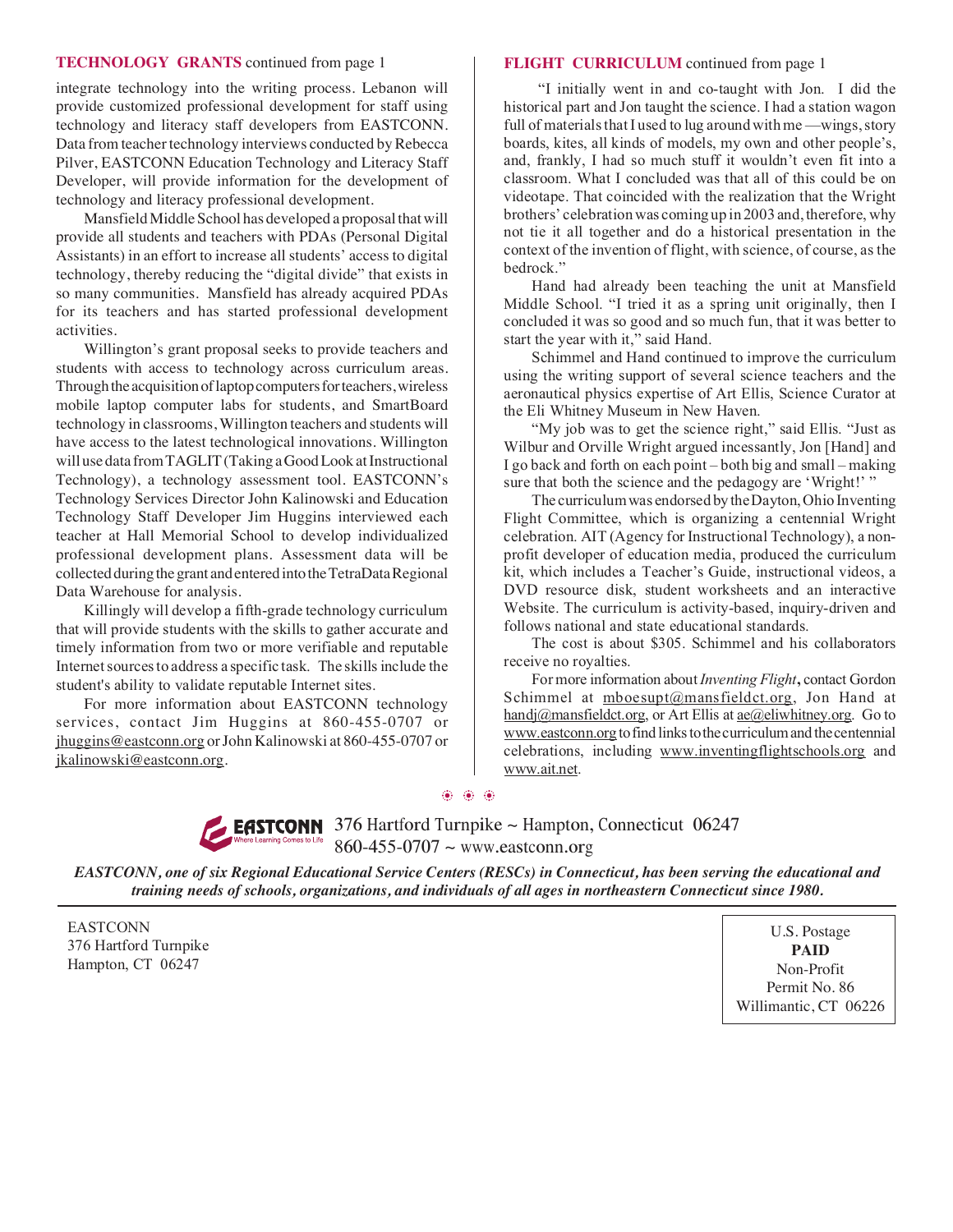



This pull-out insert gives a brief overview of 2002-03 EASTCONN interdistrict projects.

For the past two years, EASTCONN has been administering nine school-year interdistrict programs funded by the Connecticut Department of Education. The Interdistricts are programs of EASTCONN, an organization dedicated to serving the educational and training needs of schools, organizations, and individuals of all ages in northeast Connecticut. Nancy Vitale, EASTCONN's Interdistrict Program Coordinator, is especially pleased with the collaboration of participating schools. "Interdistrict projects are fine-tuned at the beginning of the school year to ensure they interface with the classroom curricula of all teachers involved," said Vitale. In addition, projects are matched both to Connecticut standards and EASTCONN's Domains of Diversity standards that allow program staff to measure student growth in the area of diversity.

Each year, culminating activities help demonstrate and celebrate student learning. "The Interdistrict projects allow for the instruction to come alive for all students," said Vitale. "Even more important is the connection that our students make with students from other districts. They learn together, shine together, and gain an understanding of who they are and how all kids are the same in one way or another."

### Elementary Connections (Andover, Bozrah, Hartford, Hebron, Marlborough, Voluntown, and Windham)

This program brought elementary schools together to engage in cooperative activities designed to encourage the development of long-term, meaningful relationships between peers from other communities. Students and teachers worked together on both curriculum-based and team-building activities. More than 440 students in grades three to five from eight schools participated in the program.



**Students work together on an Elementary Connections project**

For example, one team was engaged in a project in which students could choose to study a culture based on their personal background and interests. As part of their projects, the students learned about where their student pen pals lived by touring other participating school districts. The project evolved into a study of "5 Themes of Geography."

The groups compared similarities and differences based on location, place, interaction, movement and region. Subgroups created sculptures, murals and 3-D photo boards to illustrate the geography themes.

At the end of the project, the groups gave presentations at a Geography Fair in each school.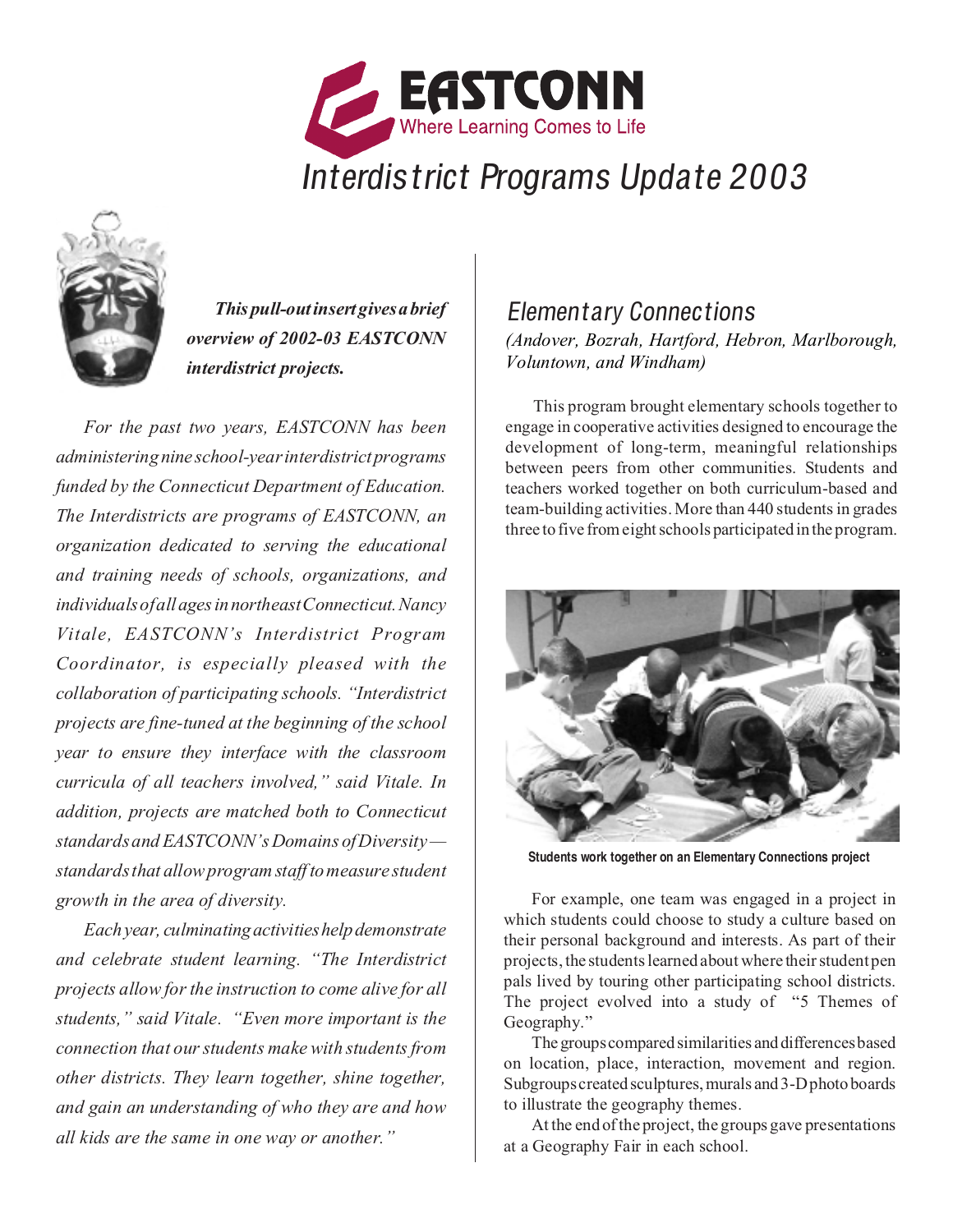## Expanding Horizons

(Colchester, Coventry, East Hartford, Killingly, Norwich, Plainfield, Putnam, Region 8, Region 11, Region 19, Windham Vocational Technical School)



**Young Artists and Writers gather for a picture at the Arts Celebration**

This is a multi-age, multi-district, and multi-project program. Approximately 600 students in grades two through 12 participated in a variety of different projects this past year.

For example, more than 180 high school students participated in the *Celebration of Young Artists and* Writers event this spring. Students who attend any high school in the EASTCONN region were invited to submit art or writing for a juried review. A total of one hundred forty-five students from 12 communities submitted their work. A reception was held at the Windham Arts Collaborative in March to honor the winners and to display student submissions. Collaboration between EASTCONN, the Windham Arts Collaborative, Community Arts Alive, the Visual Arts Department at Eastern Connecticut State



**Student entries for the Celebration of Young Artists and Writers event**



**Young Storybook Project Students Pause for a Photo Op**

University, and the Windham Regional Arts Council has made this possible for a second year.

In another example, the Storybook Project helped enrich students' existing language arts curriculum. Conflict resolution was the theme for student-written and student-illustrated storybooks guided by EASTCONN writer-inresidence, Lisa Taylor, who is described by Ray Grasso,



**Ray Grasso, Principal Coventry Grammar School**

Principal of Coventry Grammar School as "a world-class writer and poet." Grasso was especially looking forward to the book celebration, as well as the **Project Adventure Day** culminating activity. "My only regret," said Grasso, "is that we didn't have more days for this program."

## Faces of Culture

(Colchester, Coventry, Griswold, Killingly, Lebanon, New London, Norwich, Plainfield, Putnam, Region 8, Region 11, Region 19, Thompson, Tolland, Stafford, Windham and Woodstock)

This project brought together 250-plus high school students from 18 different communities in an interdisciplinary study of culture from several historical periods. The construction and meaning of masks in a variety of cultures was the focus of work by students. Their projects had to be approved by their teachers and connected to the writing curriculum of their school.

Students came together at various times during the year to share their research, construct masks, and visit area museums and artists' studios. Among their guest lecturers were Dr. Bartolo Roccoberton, Director of the University of Connecticut Puppetry Department, and Hau Hau, a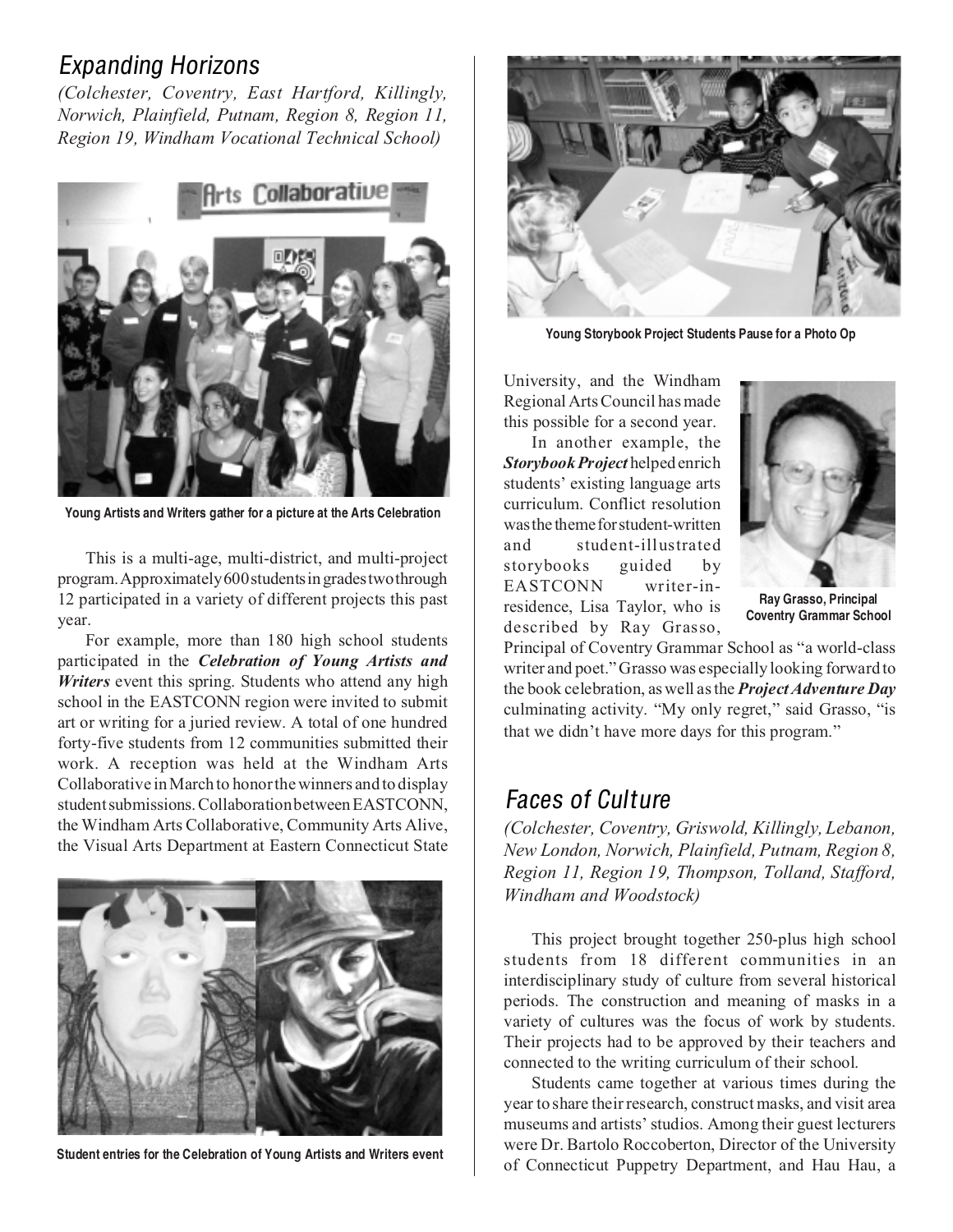#### FACES OF CULTURE continued

visiting Chinese puppeteer. This project culminated in a public exhibition of this year's student-constructed masks.

Visit http://www.eastconn.org/Faces/newfaces2/ index.htm to see an exciting display of student work and to find more information about this project.



**Students prepare for Faces of Culture's Rhythms of Culture Symposium**

## Legacy Explorations

(Ashford, Brooklyn, Griswold, Norwich, Stafford, Thompson, Union and Windham)

This program connected more than 375 students from eight districts. New this year was the Union project, in which every student in the Union School District participated in a series of age-appropriate interdistrict activities.

The **MLK/Writing Project** was an expansion of activities designed two years ago in celebration of the Martin Luther King, Jr., holiday. The legacy of discrimination was explored in this project on the content knowledge level, through interdistrict curriculum projects, and on the interpersonal level, through the development of relationships among the diverse group of participating students. Some of the products of this grant included an anthology of student writing, regional exhibits of student performances, and community service project publications.



**Legacy Explorations grade 8 students work on constructing a bridge**

### MAPPs

(Ashford, Hebron, Killingly, Manchester, Scotland, Stafford, Union, Windham)

Now in its sixth year, MAPPs (Matching Areas & People Project) provided more than 275 third-grade students with a year-long interdisciplinary project using the concept of a sense of place as the springboard for learning about geography and multiculturalism. Other partners included the Connecticut Department of Environmental Protection, the University of Connecticut Department of Geography and Joshua's Trust. Among the joint student activities was an orienteering experience during which they used newly acquired compass reading skills to navigate through an outdoor education venue.

## MOSAIC

(Colchester, East Hartford, H.H. Ellis Regional Technical School, Killingly, Lebanon, Plainfield, Region 11, Region 19, Windham, Windham Vocational Technical School)



Each year more than 150 high school age students come together to participate in this residential diversity training program. Students explore issues of discrimination

and disrespect during MOSAIC retreats, and learn how to build communities that support diversity, both on the personal and societal level.

A total of five leadership training workshops were held this year. Students who successfully complete training are responsible for facilitating other student groups and presenting their newly acquired skills and knowledge at future conferences.

Some students shared their new insights through poetry: "I am from Asian culture, mango fruit to green tea.Television shows of characters, I always dream to be."

Others shared their thoughts in a final roundtable presentation. Said one student, "I will use my ability to listen to other people and respect their opinions, and what they say." Many students contributed written and graphic work to the Conference Portfolio, which was displayed at the end of the conference.